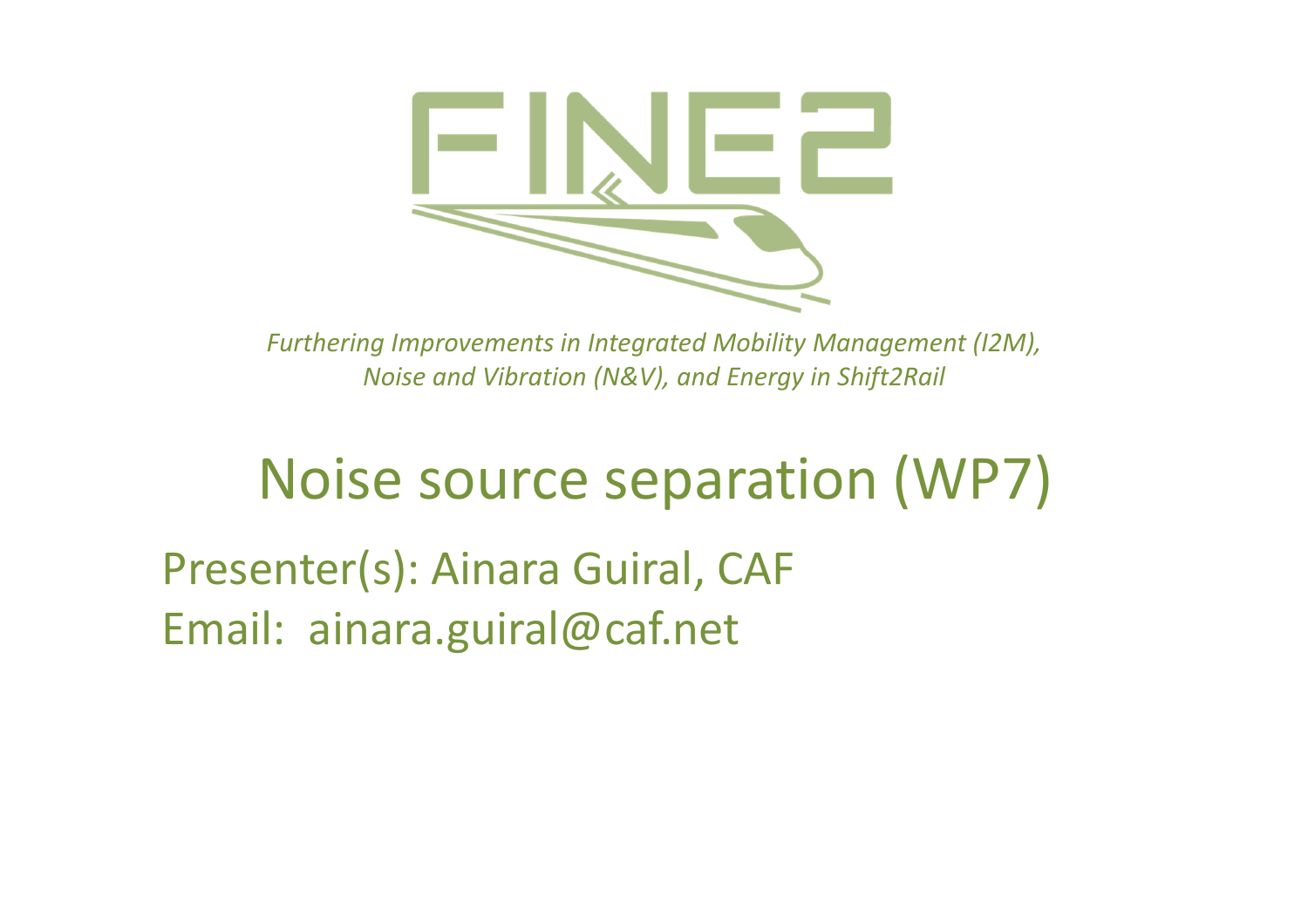## **Objetive**



- The Noise Source Separation has two goals:
	- Objective 1:
		- To support the improvement of existing methodologies for separating the contributions of vehicle and track to rolling noise
		- *Rolling noise separation methods* work stream.



**Figure 1. Graphical representation of WS1: Rolling noise separation methods.**

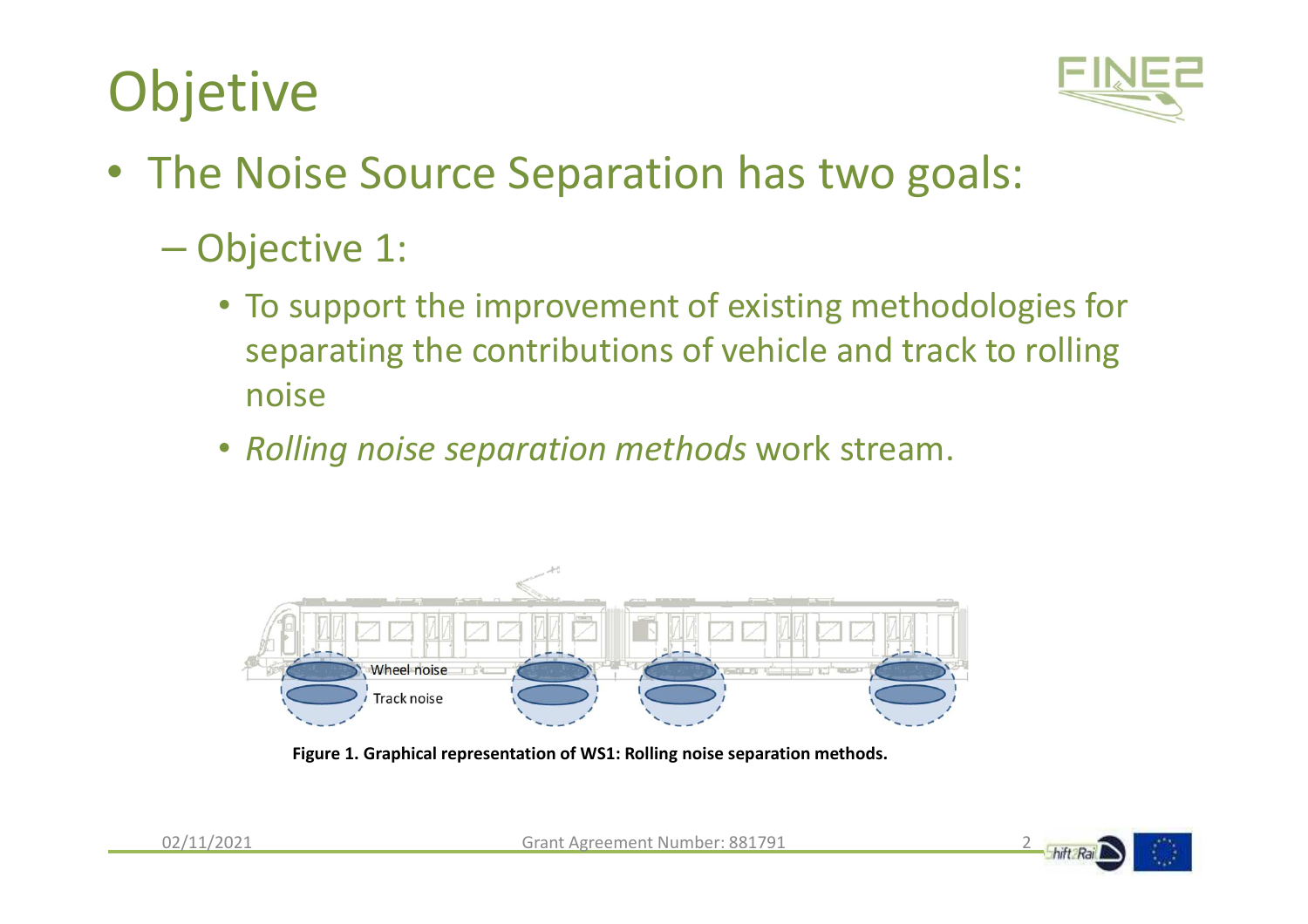## **Objetive**



- The Noise Source Separation has two goals:
	- Objective 2:
		- To support the development of innovative techniques to separate the different types of acoustic sources during pass-by
		- *Pass-by noise source separation techniqu*es work stream.



**Figure 2. Graphical representation of WS2: Pass-by noise source separation techniques.**

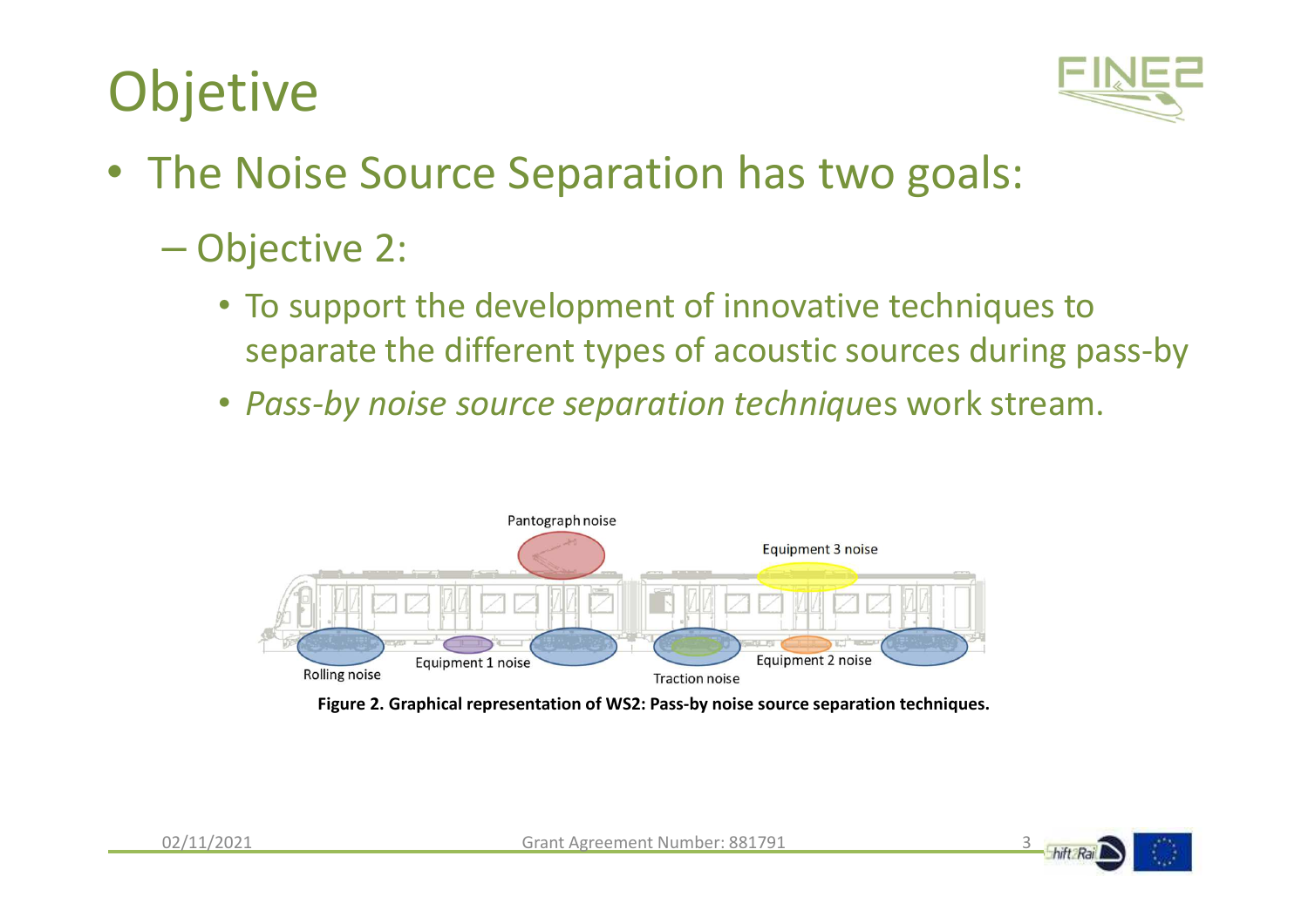## **Objective**



- The goals are related but different
	- The methods applicable for one objective differ from the<br>techniques spelled for the other shiestive techniques applied for the other objective
	- The idea of grouping both work streams on a same work package is to try to reduce testing campaigns and efforts as much as posible

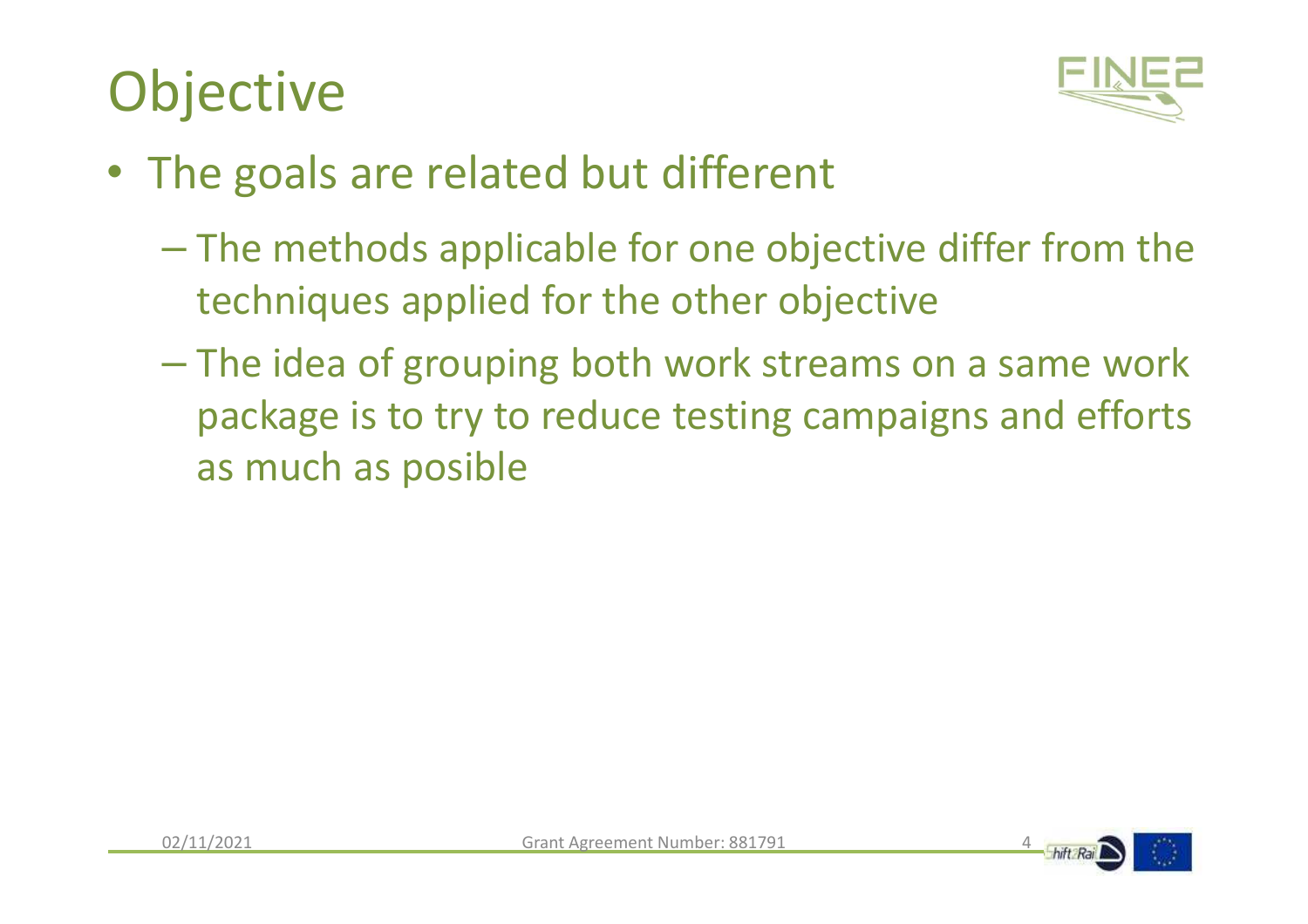### **Objective**



• These objectives will be achieved in a close collaboration with S2R Open Call TRANSIT.



FINE-2 partners, composed of rolling stock manufacturers and operators, bring the vision and the needs of the industry

TRANSIT partners, composed of research centres, universities and consultancies, will enhance existing methods and propose new techniques based on their knowledge and experience.

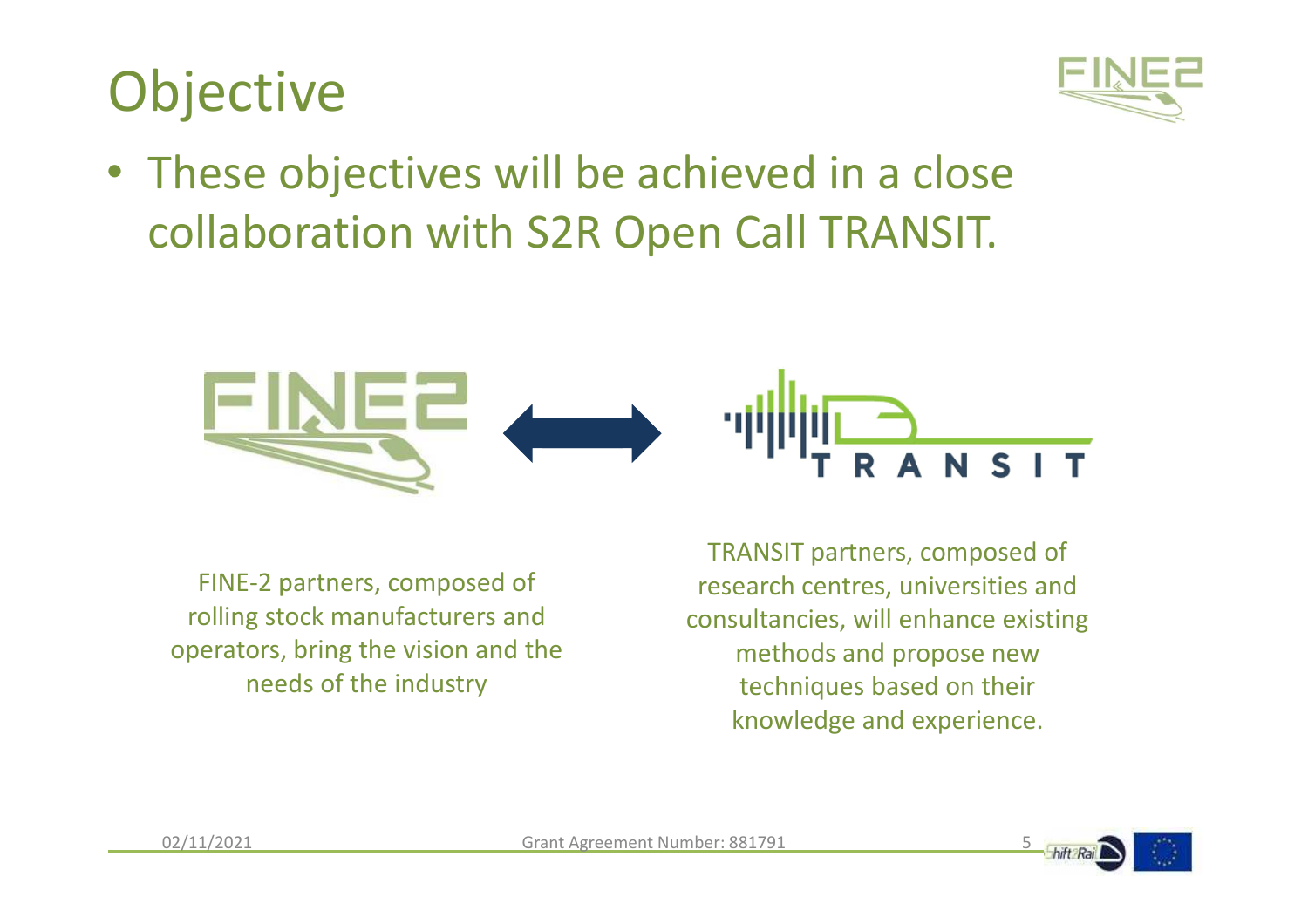

## Rolling noise separation methods



02/11/2021 Grant Agreement Number: 881791 Game 6 Guide Balletin Guide Balletin Guide Balletin Guide B

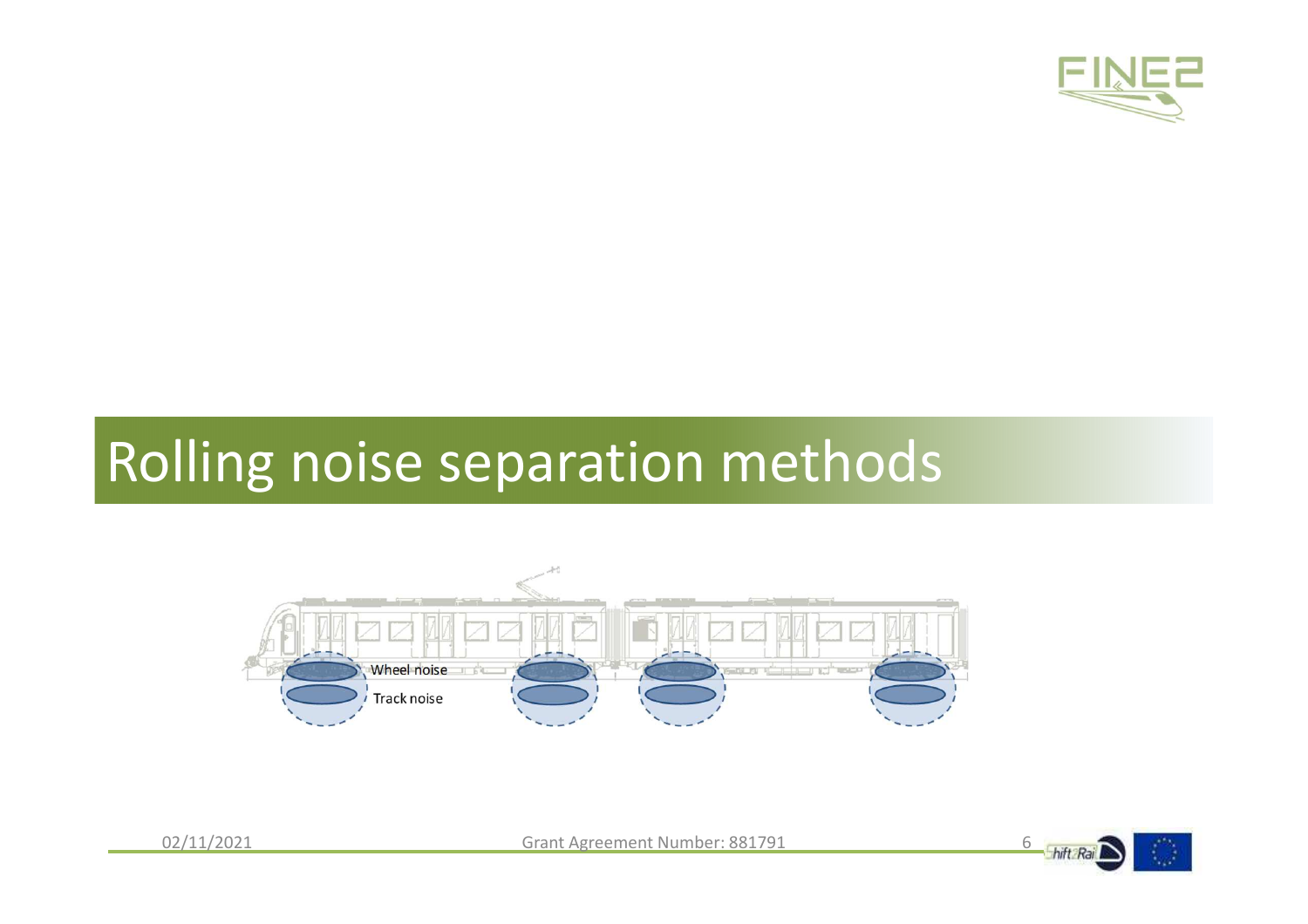

- In the effort of reducing rolling noise one key question is the separation of the  $\bullet$ noise radiated by the wheel from that radiated by the track.
- $\bullet$  The current Technical Specification for the Interoperability Noise relies on the use of a **reference track** to quantify the vehicle noise. The reference track is defined by
	- an upper limit of the rail roughness and





- • This does not assure that the track contribution is negligible.
	- –Different reference tracks may lead to different pass-by noise results.
	- This may cause different pass-by noise results with the same vehicle on different reference tracks

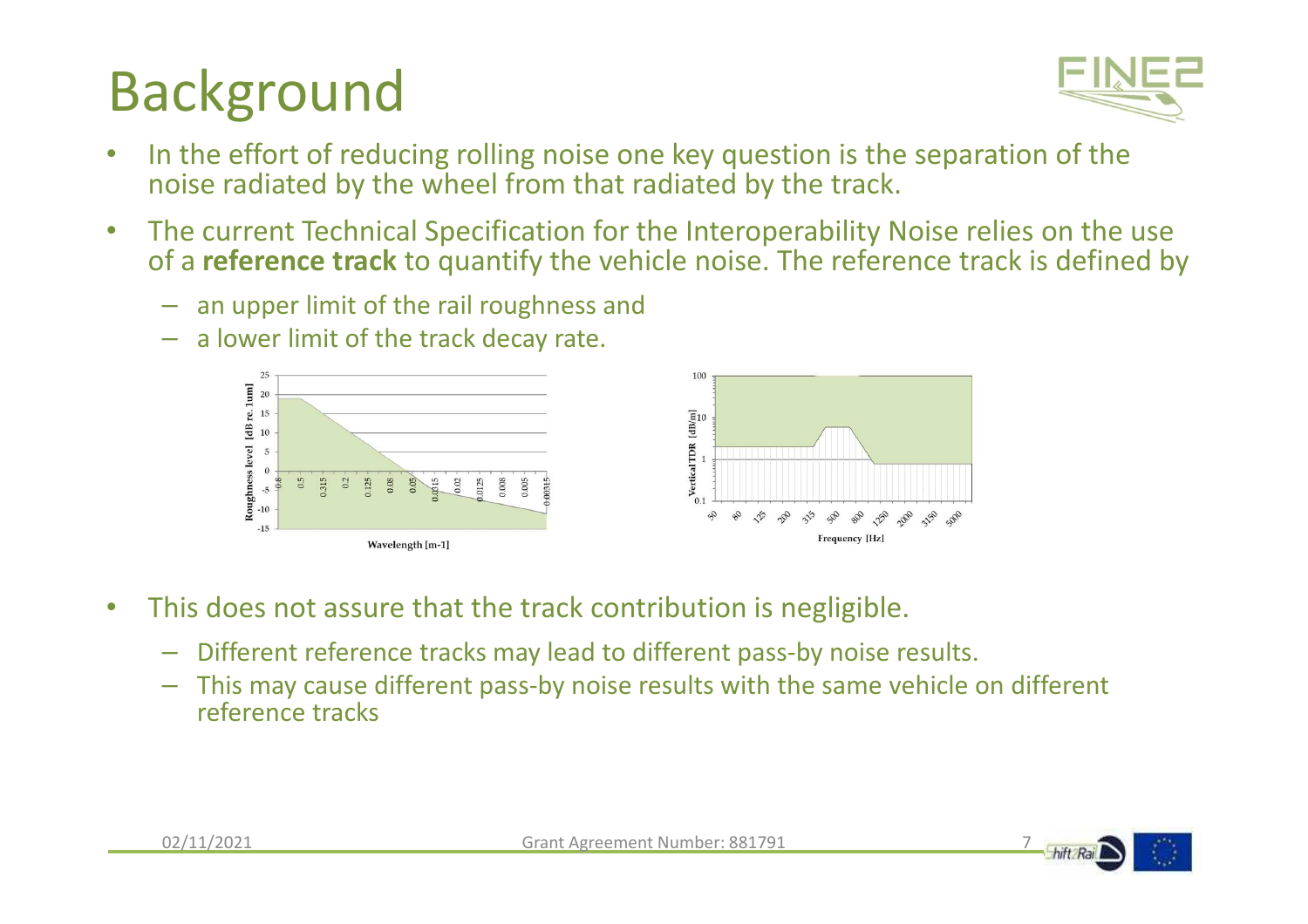

- TSI Noise homologation test procedure shows inadequacies when it comes to quantifying the vehicle noise
- An improvement would first be the enhancement of test methods that allow separating noise from the wheel and from the track during a pass-by.

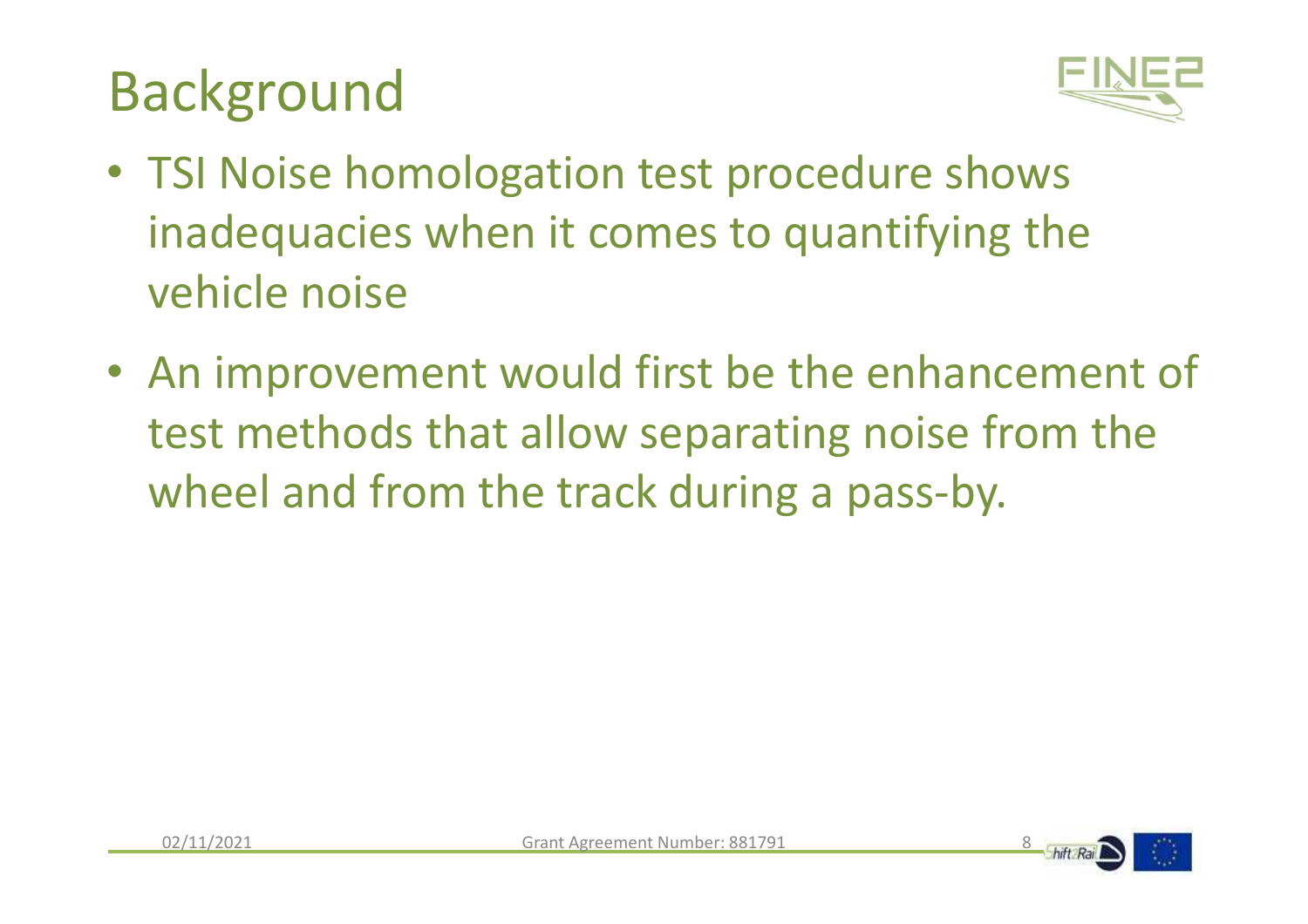

• Roll2Rail was dedicated to developing methods for better characterisation of rolling noise



- $-$  General conclusions from Roll2Rail:
	- Methods need to be further enhanced to make them suitable for certification procedures
		- Simplify instrumentation and track access
		- Improve accuracy of the results

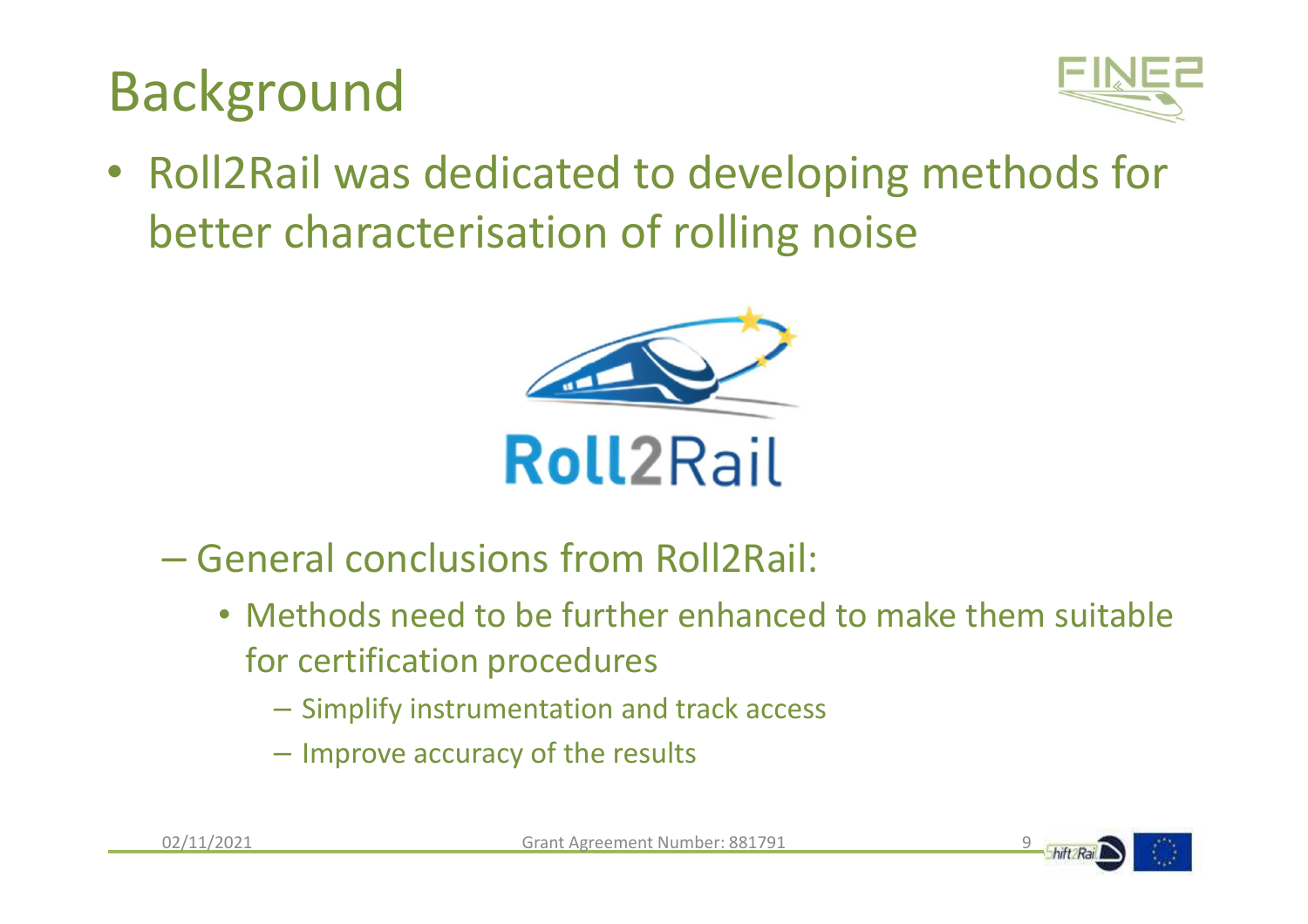# Methods enhanced by TRANSIT



#### **Advanced Transfer Path Analysis (ICR)**

- $\mathcal{C}$  Experimental method that gives the sound pressure at a target position as the sum of the contribution of N subsystems
- **Two-step method: Impact tests + pass-by test**  $\sim$





#### **Pass-by analysis (TNO)**

- П Experimental method that uses an accelerometer on the rail and a trackside microphone to measure the combined vehicle+track transfer function
- To separate vehicle and track components: П
	- Measure the combined vehicle-track transfer functionwith a quiet vehicle
	- $\mathcal{L}_{\mathcal{A}}$ Measure the vehicle and track transfer functions statically.

#### **Rolling noise simulations with TWINS (ISVR)**

- $\mathcal{C}$  Use rolling noise simulations to deduce the track and vehicle contribution to rolling noise
- Experimental inputs required; TDR, roughness, wheel modal г analysis, track parameters,…

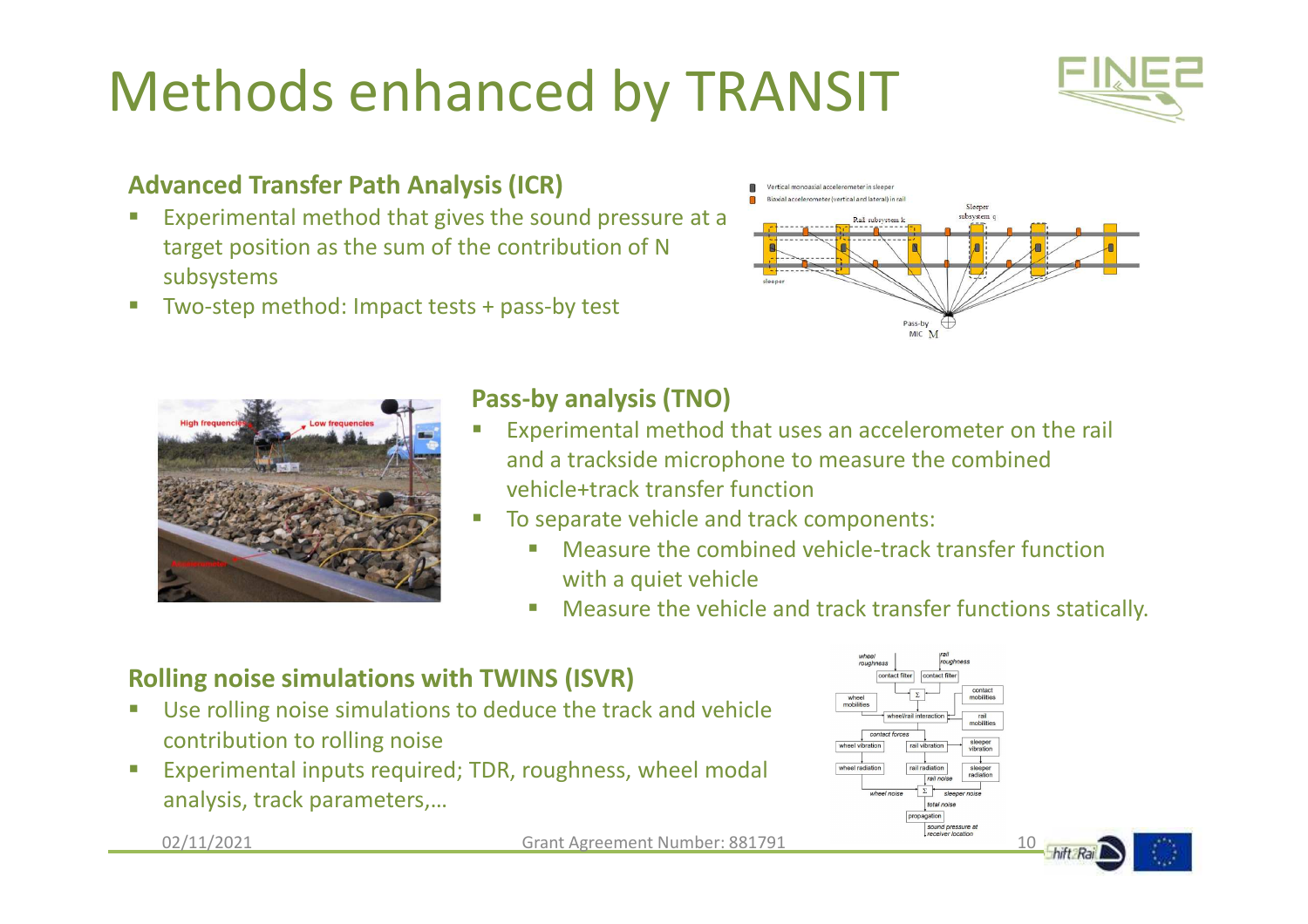## Work structure



- I. Specify the requirements to be fulfilled by the separation methods.
	- Integration on future certification procedures
	- $\Box$ https://projects.shift2rail.org/s2r\_ipcc\_n.aspx?p=fine-2
- II. Specify three vehicle scenarios for TRANSIT to test the enhanced methods
- III. Analyse the strengths and weaknesses of the methodologies proposed
- IV. Analyse the possibility of proposing an updated methodology for a better vehicle characterisation in current pass-by noise homologation procedures.

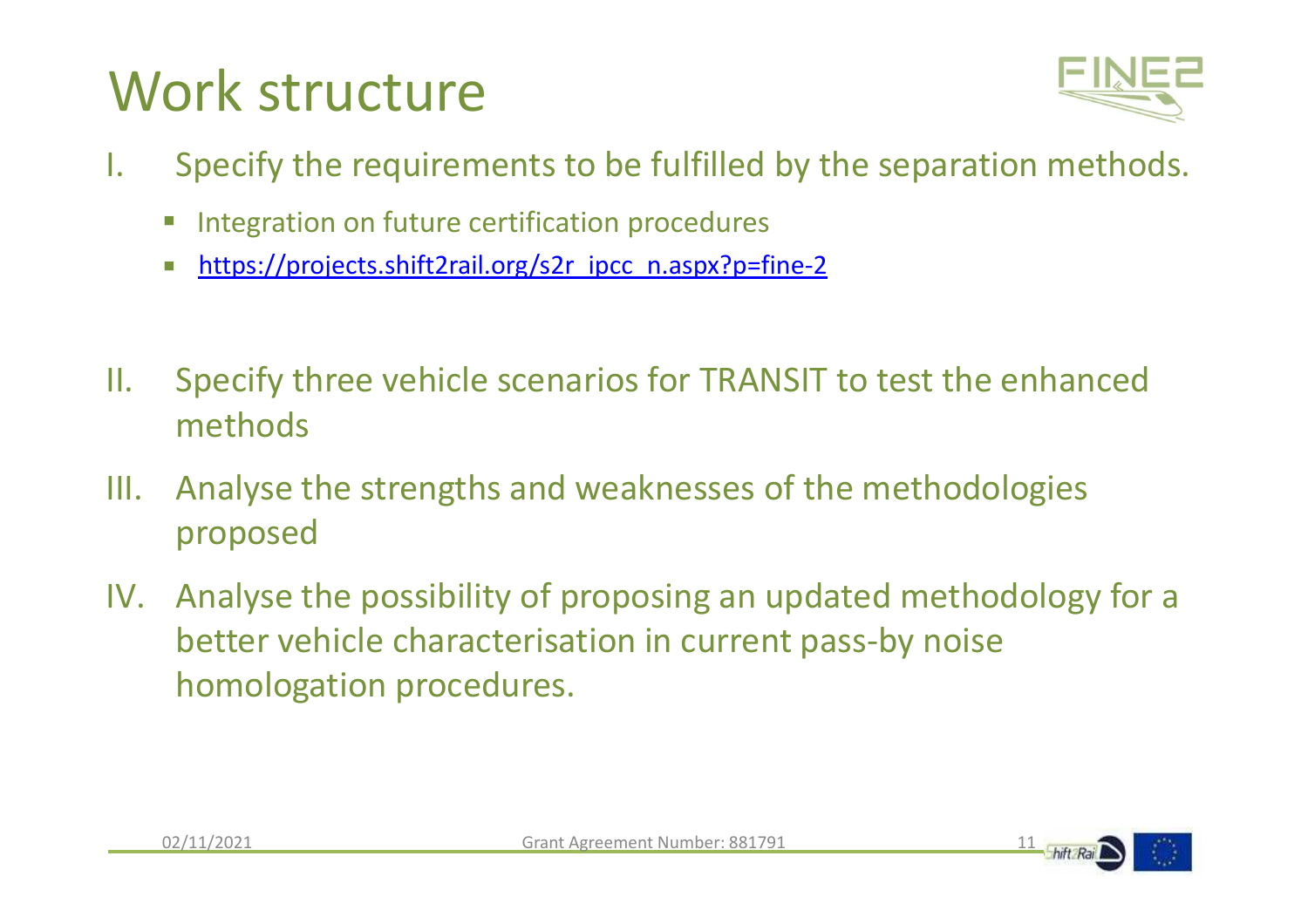## Test campaigns



CAF test campaing When: October-November <sup>2021</sup>Where: SpainTrain type: Metro





TALGO test campaing When: January <sup>2022</sup>Where: SpainTrain type: High-speed



Talgo

ALSTOM test campaing When: December <sup>2021</sup> Where: Czech Republic Train type: Regional





02/11/2021 Grant Agreement Number: 881791 12

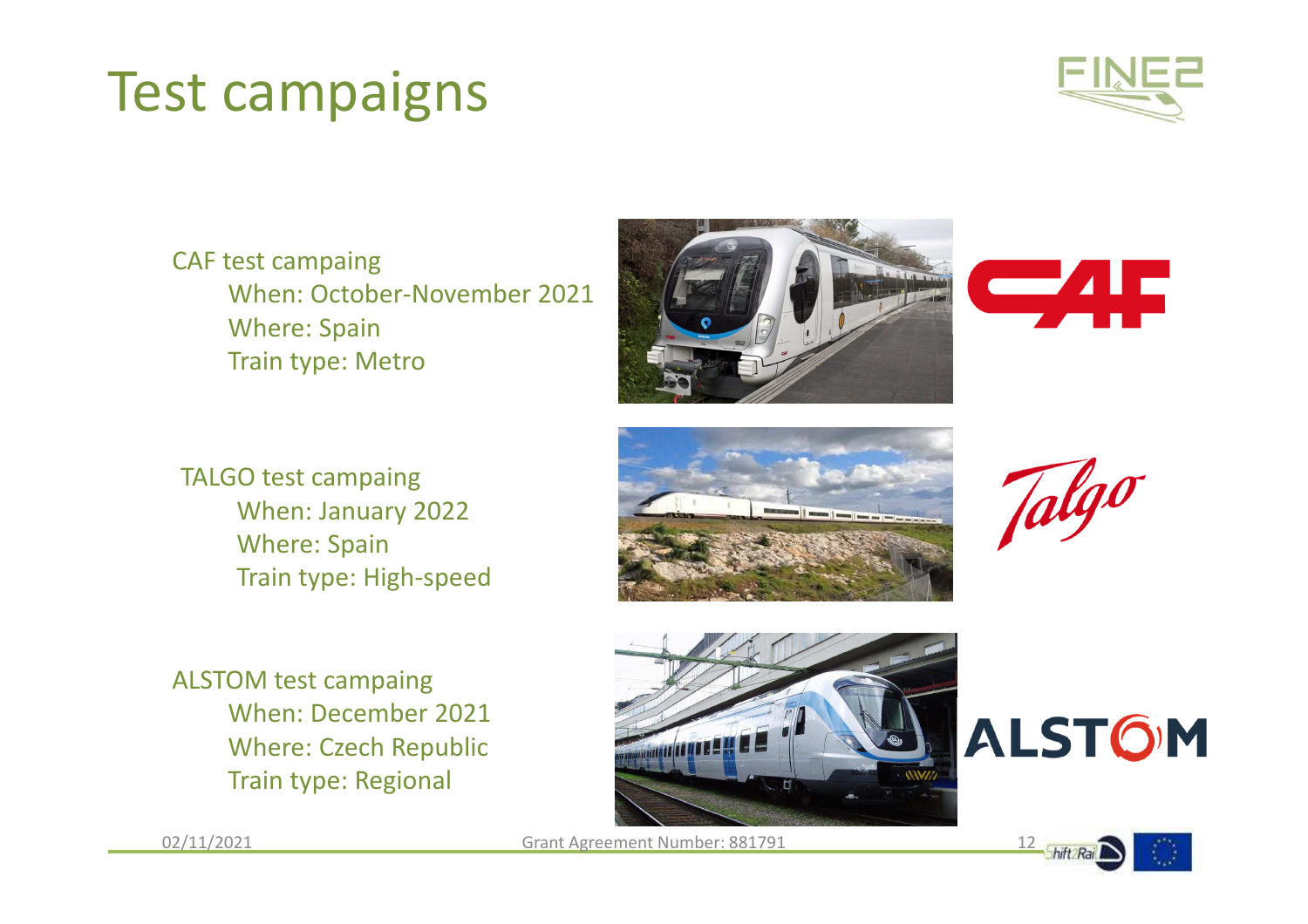

## Pass-by noise source separation techniques





02/11/2021 Grant Agreement Number: 881791 13 Fhift Rai

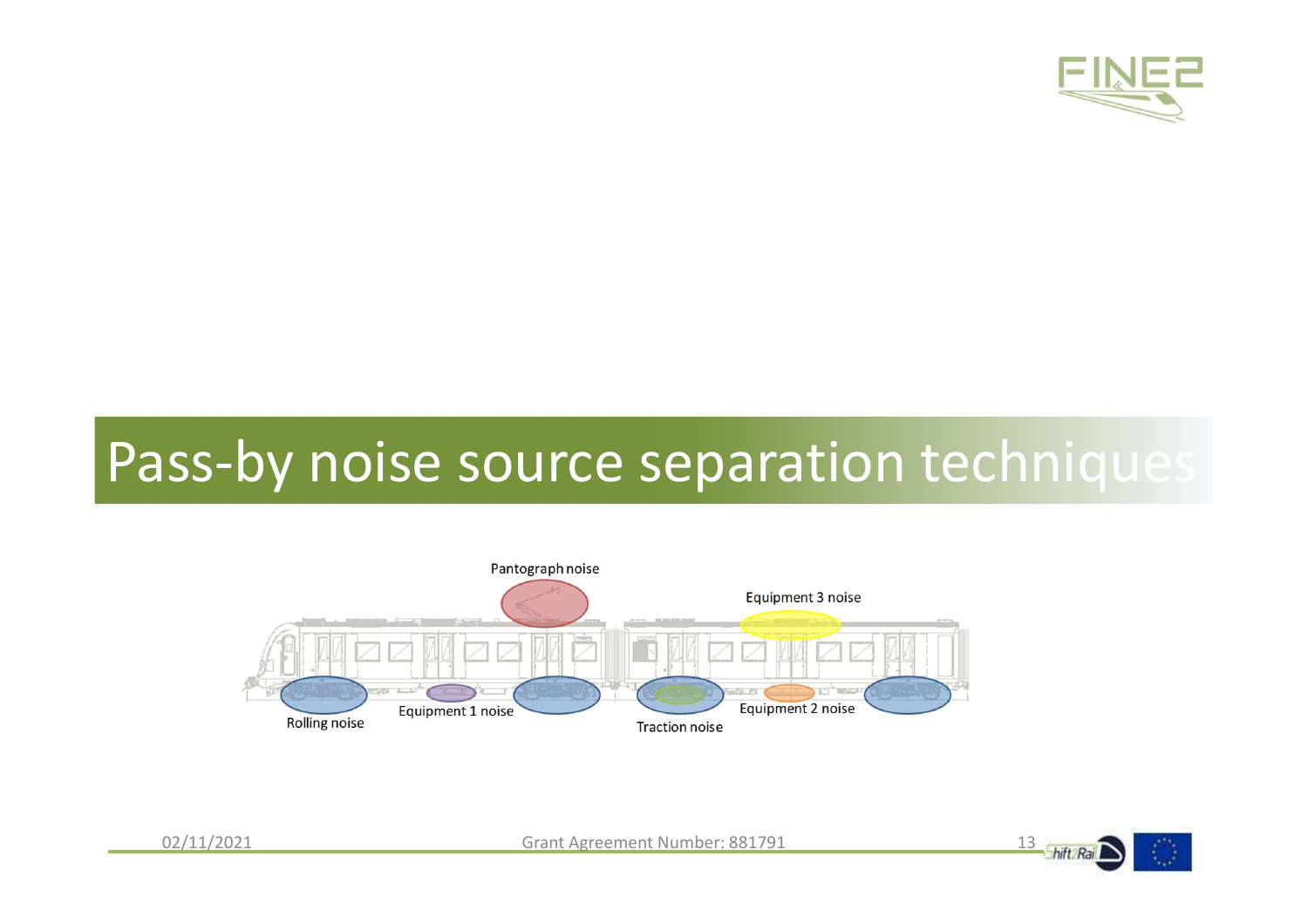

- There is a need to further develop techniques to separate the different types of acoustic sources during pass-by
	- $-$  Identifying the main noise contributors is relevant for source ranking prior to mitigation measure implementation.
	- seek for methods that can provide the inputs for exterior noise simulation tools

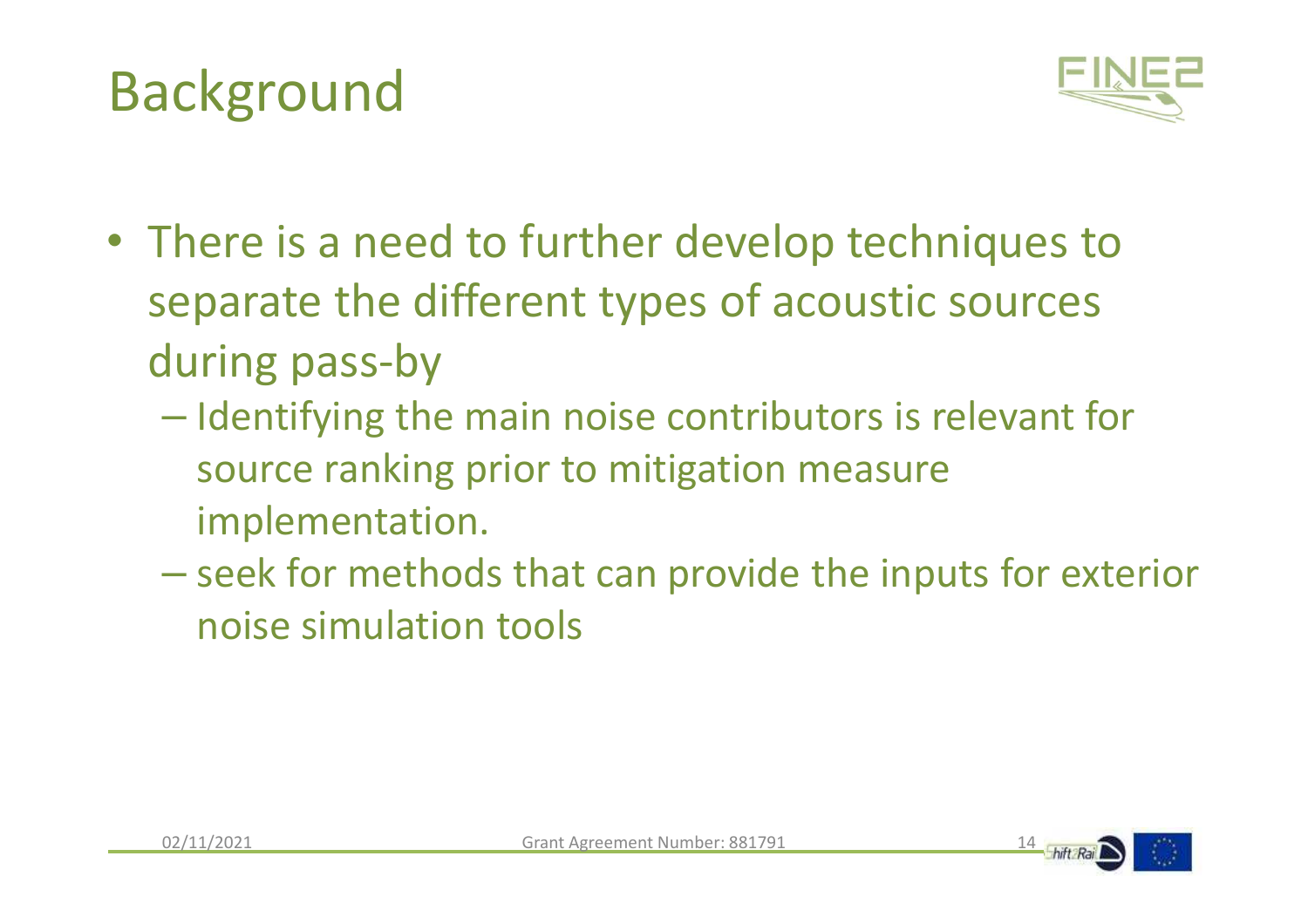# Methods enhanced by TRANSIT



#### **Microphone array methods (TU Berlin)**

- $\mathcal{C}$  Identify the contributions from different noise sources by finding the best source distribution that fits thesound pressure measurement on the microphone array.
- Propagation models can vary sigificantly





#### **Pass-by analysis (TNO)**

- П Experimental method that uses an accelerometer on the rail and a trackside microphone to measure the combined vehicle+track transfer function
- It assumes that that any spectral deviations from the rolling П noise transfer functions are due to other sources.
	- $\Box$ ■ Low-frequency  $\rightarrow$  aerodynamic sources<br>■ Mid-frequency  $\rightarrow$  traction sources
	- П  $\blacksquare$  Mid-frequency  $\rightarrow$  traction sources

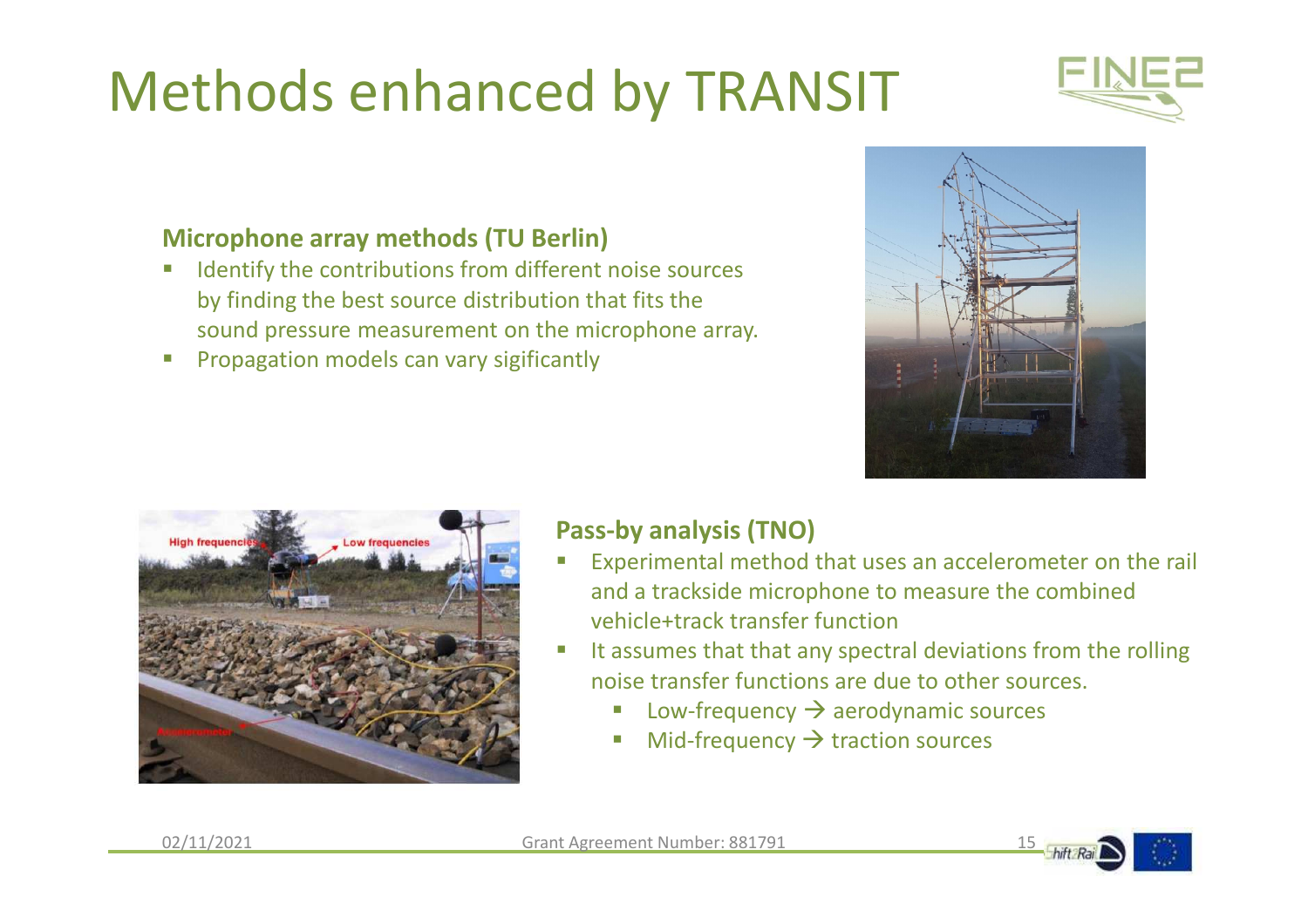## Work structure



- I. Specify the requirements to be fulfilled by the separation methods.
	- $\mathcal{L}_{\mathcal{A}}$ Results able to feed exterior noise simulation tools
	- $\overline{\phantom{a}}$ https://projects.shift2rail.org/s2r\_ipcc\_n.aspx?p=fine-2
- II. Specify two vehicle scenarios for TRANSIT to test the enhanced methods
- III. Analyse the strengths and weaknesses of the methodologies proposed

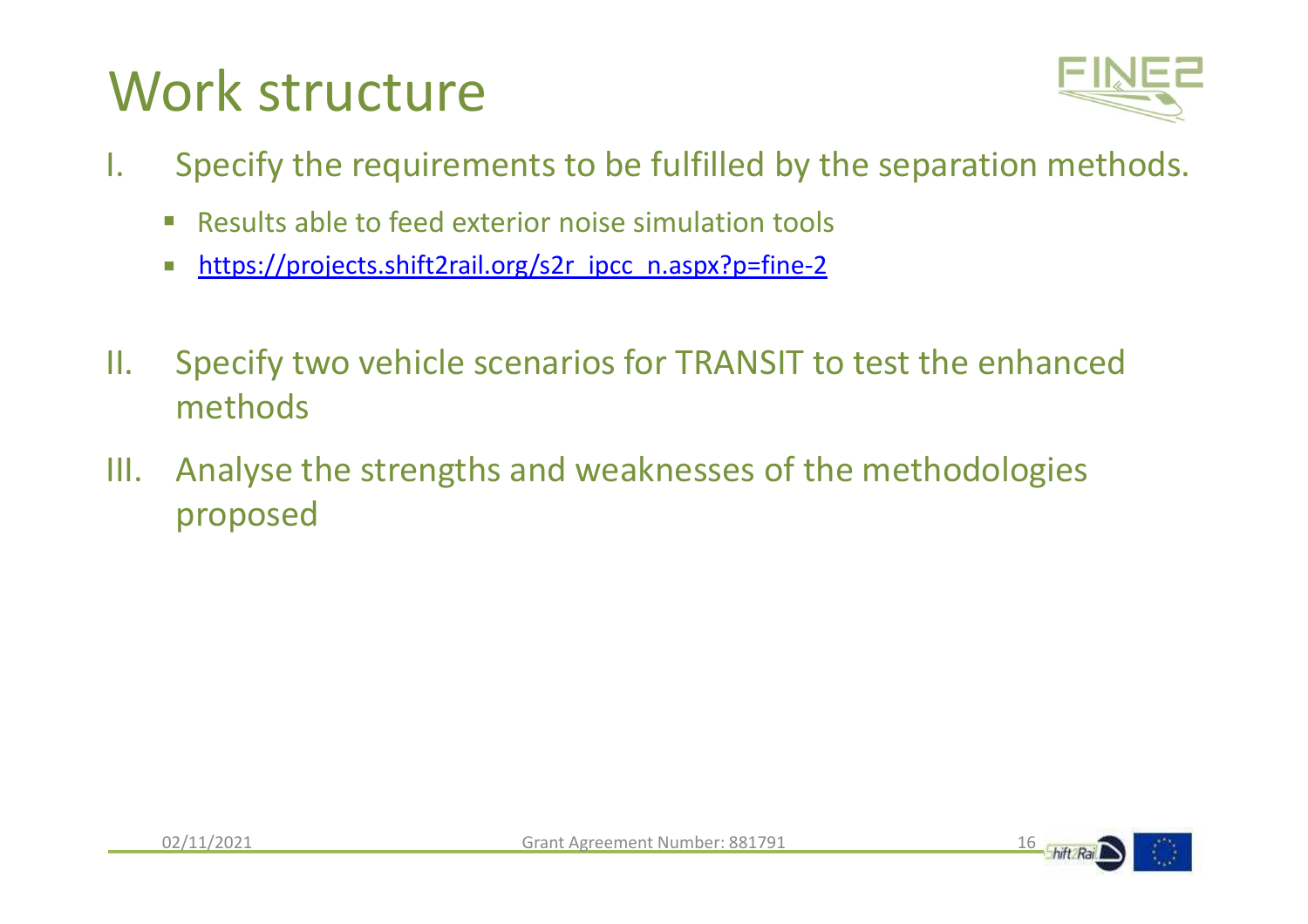

## Next steps

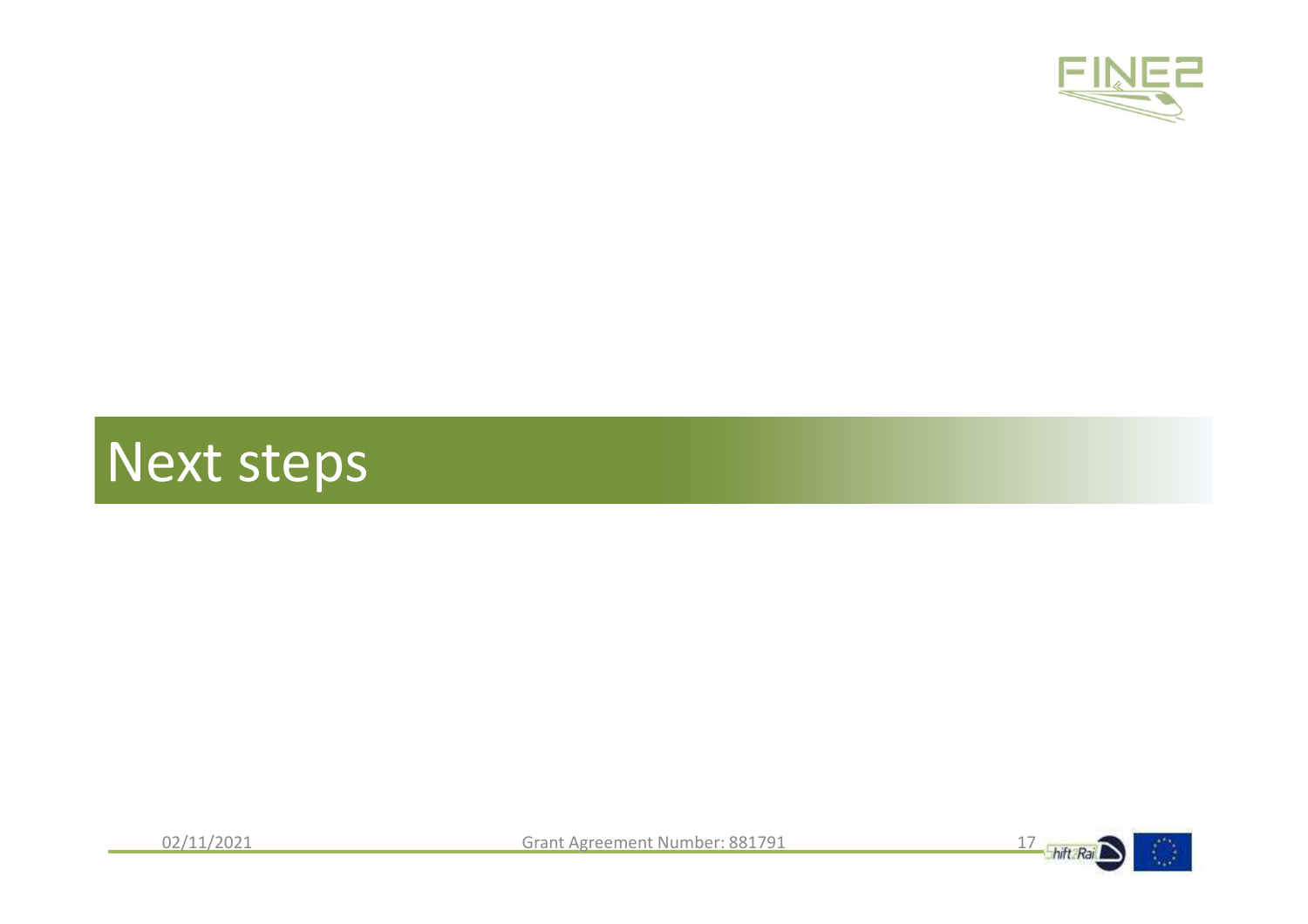### Next steps



- Excute the two remaining test campaings January <sup>2022</sup>
- Perform a SWOT analysis of the methods applied for<br>both WS both WS
	- <mark>— December 2022</mark>
- Analyse the possibility of proposing an updated methodology for a better vehicle characterisation in current pass-by noise homologation procedures
	- May 2023